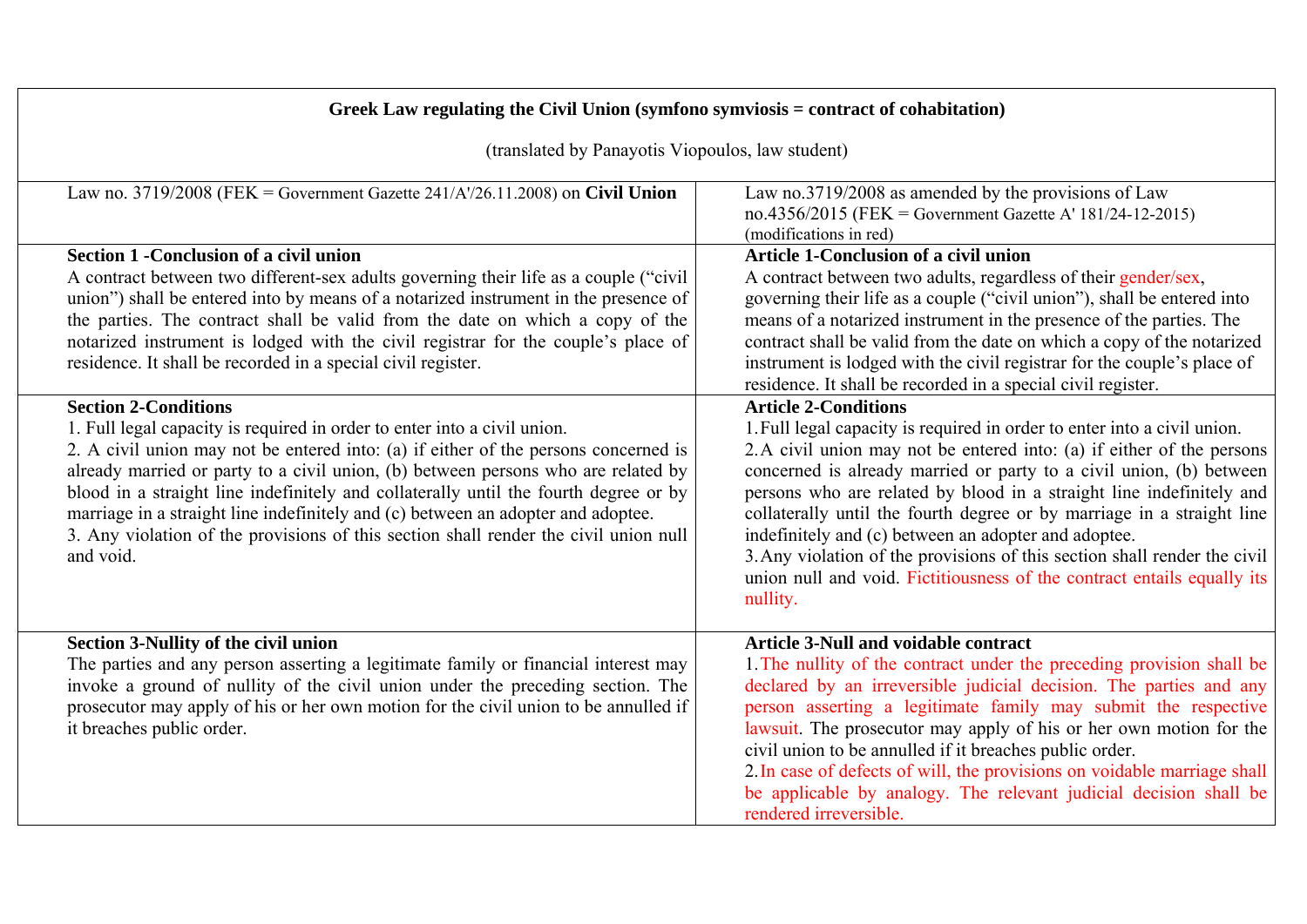|                                                                                                                                                                                                                                                                                                                                                                                                                                                                                                                                                                                                                                                                                                                     | 3. By virtue of the irreversible judicial decision annulling the civil<br>union, its legal consequences are lifted <i>ex tunc</i> . The nullity or<br>annulment of the civil union shall have no effect on the paternity of<br>the children.                                                                                                                                                                                                                                                                                                                                                                                                                          |
|---------------------------------------------------------------------------------------------------------------------------------------------------------------------------------------------------------------------------------------------------------------------------------------------------------------------------------------------------------------------------------------------------------------------------------------------------------------------------------------------------------------------------------------------------------------------------------------------------------------------------------------------------------------------------------------------------------------------|-----------------------------------------------------------------------------------------------------------------------------------------------------------------------------------------------------------------------------------------------------------------------------------------------------------------------------------------------------------------------------------------------------------------------------------------------------------------------------------------------------------------------------------------------------------------------------------------------------------------------------------------------------------------------|
| <b>Section 5 Surname</b><br>The civil union shall not change the (family) name of the parties. Each party may,<br>with the consent of the other party, use the other's surname or add it to his or her<br>own in social relations.                                                                                                                                                                                                                                                                                                                                                                                                                                                                                  | <b>Article 4-Surname</b><br>The civil union shall not change the (family) name of the parties.<br>Each party may, with the consent of the other party, use the other's<br>surname or add it to his or her own in social relations.                                                                                                                                                                                                                                                                                                                                                                                                                                    |
| <b>Section 6 Financial relations</b><br>The parties' financial relations, particularly regarding any assets they acquire<br>during the lifetime of the civil union (after-acquired assets), may be regulated by<br>the civil union contract or by a subsequent notarised instrument. If no agreement<br>exists on after-acquired assets, upon dissolution of the civil union each party shall<br>have a claim in respect of any assets the other party has contributed. No such claim<br>shall vest in the heirs of the claimant; it may not be assigned or transferred by<br>succession but may be made against the heirs of the debtor. The claim shall expire<br>two years after dissolution of the civil union. | <b>Article 5-Parties' relations</b><br>1. If no different special regulation exists in the present or another<br>law, the provisions on the (married) spouses' relations are applicable<br>by analogy on the parties' personal relations.<br>2. As far as the parties' non-personal relations are concerned, the<br>relevant provisions on the (married) spouses' relations are applicable<br>by analogy, unless, when drafting the civil union, the parties agree on<br>a different regulation of them, pursuant to the principles of equality<br>and solidarity. The parties may not waive the claim of participation in<br>after-acquired assets before its birth. |
|                                                                                                                                                                                                                                                                                                                                                                                                                                                                                                                                                                                                                                                                                                                     | Article 6<br>In case of non-regulated by a civil union cohabitation, the fate of the<br>assets acquired after the commencement of the cohabitation ("after-<br>acquired assets") shall be adjudged by virtue of the general<br>provisions on unjust enrichment. The latter are applicable equally in<br>pending trials.                                                                                                                                                                                                                                                                                                                                               |
| <b>Section 4 Dissolution</b><br>1. The civil union shall be dissolved: (a) by an agreement between the parties in<br>the form of a notarised instrument signed in their presence, (b) by means of a<br>unilateral notarised declaration, after service on the other party by a process server                                                                                                                                                                                                                                                                                                                                                                                                                       | <b>Article 7-Dissolution</b><br>1. The civil union shall be dissolved: (a) by an agreement between the<br>parties in the form of a notarized instrument signed in their presence,<br>(b) by means of a unilateral notarized declaration, as long as a call for                                                                                                                                                                                                                                                                                                                                                                                                        |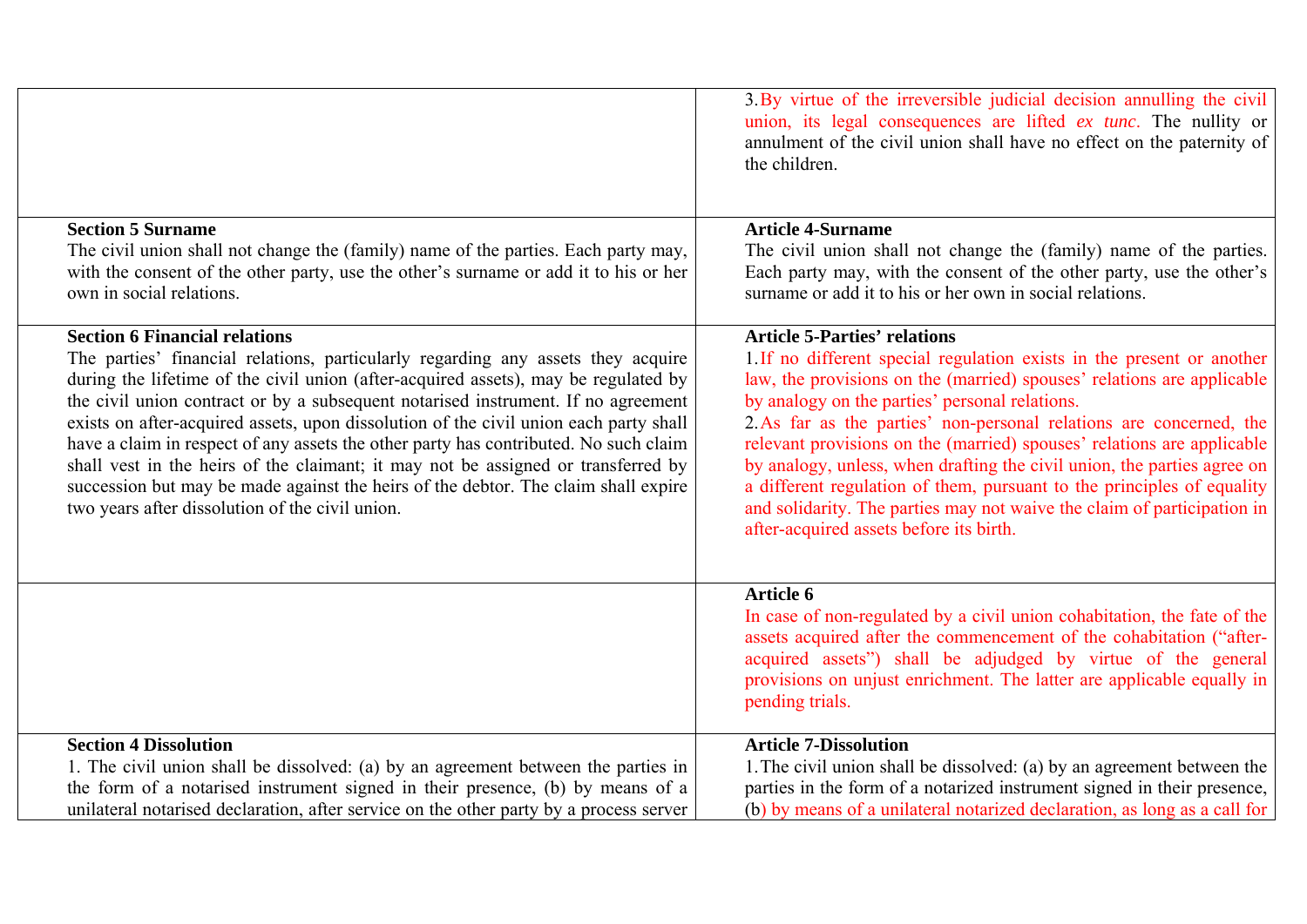| and (c) by operation of law if the parties to the civil union marry or if one of the<br>parties marries a third party.<br>2. The dissolution of the civil union shall take effect once the notarised instrument<br>or the unilateral declaration has been deposited with the civil registrar at the place<br>of registration of the civil union.                                                                                                                                                                                                                                                                                                                                                                                                                                                                                                                                                                                                                                                                                                                                                                                                                                                                                                                                                                                                                                                                                                                                                               | consensual dissolution has previously been served by a bailiff to the<br>other party and a period of three (3) months after the aforementioned<br>service has elapsed (c) by operation of law if the parties to the civil<br>union marry.<br>2. The dissolution of the civil union shall take effect once the<br>notarized instrument or the unilateral declaration has been deposited<br>with the civil registrar at the place of registration of the civil union |
|----------------------------------------------------------------------------------------------------------------------------------------------------------------------------------------------------------------------------------------------------------------------------------------------------------------------------------------------------------------------------------------------------------------------------------------------------------------------------------------------------------------------------------------------------------------------------------------------------------------------------------------------------------------------------------------------------------------------------------------------------------------------------------------------------------------------------------------------------------------------------------------------------------------------------------------------------------------------------------------------------------------------------------------------------------------------------------------------------------------------------------------------------------------------------------------------------------------------------------------------------------------------------------------------------------------------------------------------------------------------------------------------------------------------------------------------------------------------------------------------------------------|--------------------------------------------------------------------------------------------------------------------------------------------------------------------------------------------------------------------------------------------------------------------------------------------------------------------------------------------------------------------------------------------------------------------------------------------------------------------|
| <b>Section 7 Maintenance obligation after dissolution</b><br>1. In the civil union contract or a subsequent notarised instrument, one of the<br>parties or both parties mutually may undertake to pay maintenance only to cover<br>the other in the event that, after dissolution of the union, the other party has<br>insufficient income or assets to provide for his or her own upkeep. A party who,<br>having regard to his or her other obligations, is unable to pay maintenance without<br>compromising his or her own upkeep shall be exempt from the obligation to pay<br>maintenance. The obligation shall not pass to the heirs of the debtor.<br>2. As regards the right to maintenance, the person entitled to maintenance by virtue<br>of the civil union shall rank equally with the divorced spouse of the debtor.<br>3. After dissolution of the civil union, the party liable for payment of maintenance<br>may not rely on that obligation in order to be exempted, in full or in part, from his<br>or her obligation to contribute [to the maintenance of] his or her spouse or minor<br>children or to pay maintenance for them.<br>4. Without prejudice to paragraphs 2 and 3, the contractual obligation referred to in<br>paragraph 1 shall override the obligation to provide maintenance for persons other<br>than the beneficiary [of the maintenance payments] if the latter, after dissolution of<br>the union, has insufficient resources to provide for his or her own upkeep." | 3. The provisions on the maintenance obligation after divorce are<br>applicable by analogy as far as the maintenance obligation after the<br>dissolution of the civil union is concerned, unless the parties have<br>waived the relevant right when drafting the contract.                                                                                                                                                                                         |
| <b>Section 11 Inheritance rights</b><br>1. After dissolution of the civil union as a result of death, the survivor shall be<br>entitled to inherit on intestacy. If that survivor is in competition with heirs of the<br>first class of persons entitled to inherit, he or she shall inherit one-sixth of the<br>partner's estate. If in competition with heirs of any other classes, he or she shall<br>inherit one-third, and if one of the partners dies intestate and without other heirs<br>who may be entitled to inherit on intestacy, the survivor shall inherit the entire<br>estate.<br>2. The survivor shall be entitled to a legally reserved portion of the estate equal to                                                                                                                                                                                                                                                                                                                                                                                                                                                                                                                                                                                                                                                                                                                                                                                                                       | <b>Article 8-Inheritance rights</b><br>As far as the inheritance rights of the parties are concerned, the<br>provisions of the Civil Code referring to (married) spouses shall be<br>applicable by analogy. When drafting the contract, each party may<br>waive his or her right to a legally reserved portion.                                                                                                                                                    |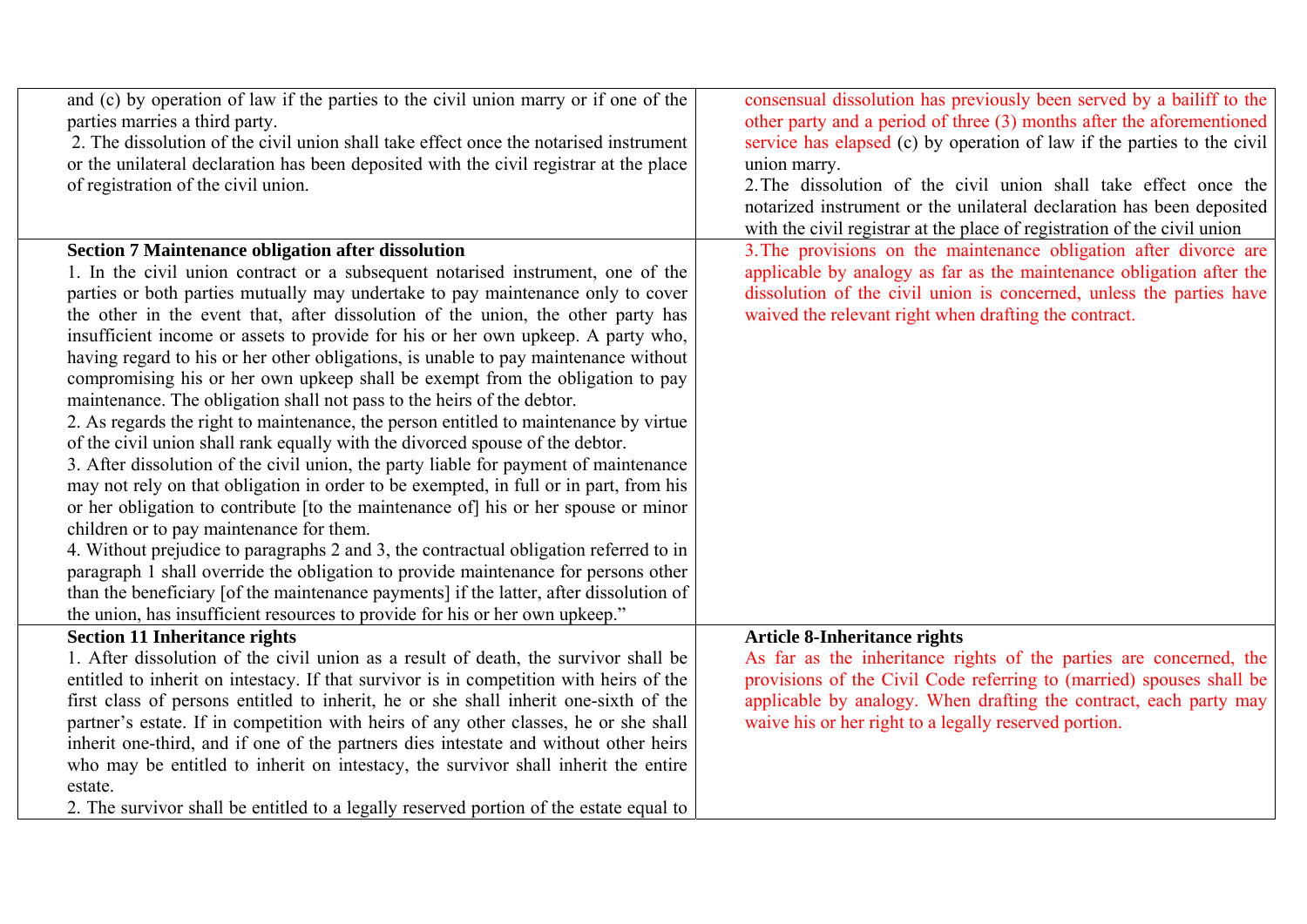| half the share that would be due to him or her on intestacy. He or she may       |  |
|----------------------------------------------------------------------------------|--|
| participate up to this percentage as an inheritor.                               |  |
| 3. Articles 1823 et seq., 1839 et seq. and 1860 of the Civil Code shall apply by |  |
| analogy.                                                                         |  |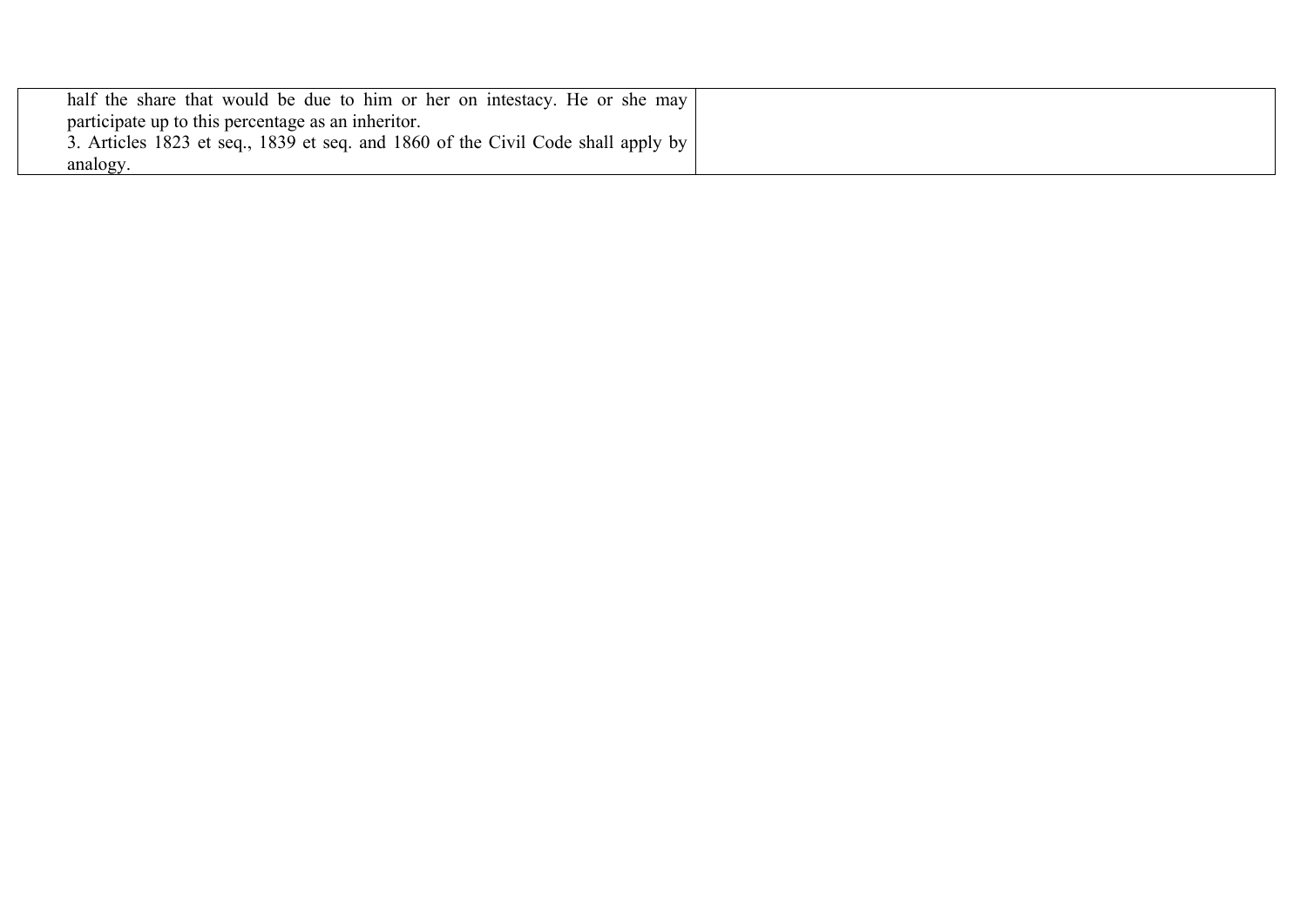| <b>Section 8 Presumption of paternity</b>                                                                                                                                                                                                                                                                                                                                                                                                                                                                                                                                                                                                                                                                                                                                                                                                          | <b>Article 9-Presumption of paternity</b>                                                                                                                                                                                                                                                                                                                                                                                                                                                                                                                                                                                                                                                                                                                                                                                                                                                                                                        |
|----------------------------------------------------------------------------------------------------------------------------------------------------------------------------------------------------------------------------------------------------------------------------------------------------------------------------------------------------------------------------------------------------------------------------------------------------------------------------------------------------------------------------------------------------------------------------------------------------------------------------------------------------------------------------------------------------------------------------------------------------------------------------------------------------------------------------------------------------|--------------------------------------------------------------------------------------------------------------------------------------------------------------------------------------------------------------------------------------------------------------------------------------------------------------------------------------------------------------------------------------------------------------------------------------------------------------------------------------------------------------------------------------------------------------------------------------------------------------------------------------------------------------------------------------------------------------------------------------------------------------------------------------------------------------------------------------------------------------------------------------------------------------------------------------------------|
| 1. The putative father of any child born during the lifetime of the civil union or                                                                                                                                                                                                                                                                                                                                                                                                                                                                                                                                                                                                                                                                                                                                                                 | The putative father of any child born during the lifetime of the civil                                                                                                                                                                                                                                                                                                                                                                                                                                                                                                                                                                                                                                                                                                                                                                                                                                                                           |
| within three hundred days of its dissolution or annulment shall be the man with                                                                                                                                                                                                                                                                                                                                                                                                                                                                                                                                                                                                                                                                                                                                                                    | union or within three hundred days of its dissolution or annulment                                                                                                                                                                                                                                                                                                                                                                                                                                                                                                                                                                                                                                                                                                                                                                                                                                                                               |
| whom the mother entered into the union. That presumption may be rebutted only                                                                                                                                                                                                                                                                                                                                                                                                                                                                                                                                                                                                                                                                                                                                                                      | shall be the man with whom the mother entered into the union. That                                                                                                                                                                                                                                                                                                                                                                                                                                                                                                                                                                                                                                                                                                                                                                                                                                                                               |
| by an irreversible judicial decision. Articles 1466 et seq. of the Civil Code and                                                                                                                                                                                                                                                                                                                                                                                                                                                                                                                                                                                                                                                                                                                                                                  | presumption may be rebutted only by an irreversible judicial                                                                                                                                                                                                                                                                                                                                                                                                                                                                                                                                                                                                                                                                                                                                                                                                                                                                                     |
| Articles 614 et seq. of the Code of Civil Procedure shall be applicable by analogy.<br>2. The nullity or annulment of the civil union shall have no effect on the paternity                                                                                                                                                                                                                                                                                                                                                                                                                                                                                                                                                                                                                                                                        | decision. Articles 1466 et seq. of the Civil Code and Articles 614 et<br>seq. of the Code of Civil Procedure shall be applicable by analogy.                                                                                                                                                                                                                                                                                                                                                                                                                                                                                                                                                                                                                                                                                                                                                                                                     |
| of the children.                                                                                                                                                                                                                                                                                                                                                                                                                                                                                                                                                                                                                                                                                                                                                                                                                                   |                                                                                                                                                                                                                                                                                                                                                                                                                                                                                                                                                                                                                                                                                                                                                                                                                                                                                                                                                  |
| <b>Section 9 – Children's surname</b>                                                                                                                                                                                                                                                                                                                                                                                                                                                                                                                                                                                                                                                                                                                                                                                                              | <b>Article 10-Childern's surname</b>                                                                                                                                                                                                                                                                                                                                                                                                                                                                                                                                                                                                                                                                                                                                                                                                                                                                                                             |
| Children's surname "Any child born during the lifetime of the civil union or within<br>three hundred days of its dissolution or annulment shall bear the surname chosen<br>by its parents by means of a joint and irrevocable declaration contained in the civil<br>union contract or in a subsequent notarized instrument drawn up before the birth of<br>the first child. The surname chosen shall be given to all the children and must be<br>the surname of one of the parents or a combination of their surnames. In no<br>circumstances may it be made up of more than two surnames. If no declaration is<br>made, the child shall be given a composite surname made up of the surnames of<br>both parents. If the surname of one or both parents is a composite name, the child's<br>surname shall be formed by the first of the two names. | Any child born during the lifetime of the civil union or within three<br>hundred days of its dissolution or annulment shall bear the surname<br>chosen by its parents by means of a joint and irrevocable declaration<br>contained in the civil union contract or in a subsequent notarized<br>instrument drawn up before the birth of the first child. The surname<br>chosen shall be given to all the children and must be the surname of<br>one of the parents or a combination of their surnames. In no<br>circumstances may it be made up of more than two surnames. If no<br>declaration is made, the child shall be given a composite surname<br>made up of the surnames of both parents. The surname to be put first<br>shall be the one of which the initial letter precedes in alphabetical<br>order. If the surname of one or both parents is a composite name, the<br>child's surname shall be formed by the first of the two names. |
| <b>Section 10 Parental responsibility</b><br>1. Parental responsibility for a child born during the lifetime of the civil union or<br>within three hundred days of its dissolution or annulment shall be held by both<br>parents and exercised jointly. The provisions of the Civil Code concerning parental<br>responsibility for children born within marriage shall be applicable by analogy.<br>2. If the civil union is dissolved for the reasons referred to in sections 2 and 4 of<br>this Law, Article 1513 of the Civil Code shall apply by analogy for the purposes of<br>parental responsibility.                                                                                                                                                                                                                                       | <b>Article 11-Parental responsibility</b><br>1. Parental responsibility for a child born during the lifetime of the<br>civil union or within three hundred days of its dissolution or<br>annulment shall be held by both parents and exercised jointly. The<br>provisions of the Civil Code concerning parental responsibility for<br>children born within marriage shall be applicable by analogy.<br>2. If the civil union is dissolved or annulled, Article 1513 of the Civil<br>Code shall apply by analogy for the purposes of parental<br>responsibility.                                                                                                                                                                                                                                                                                                                                                                                  |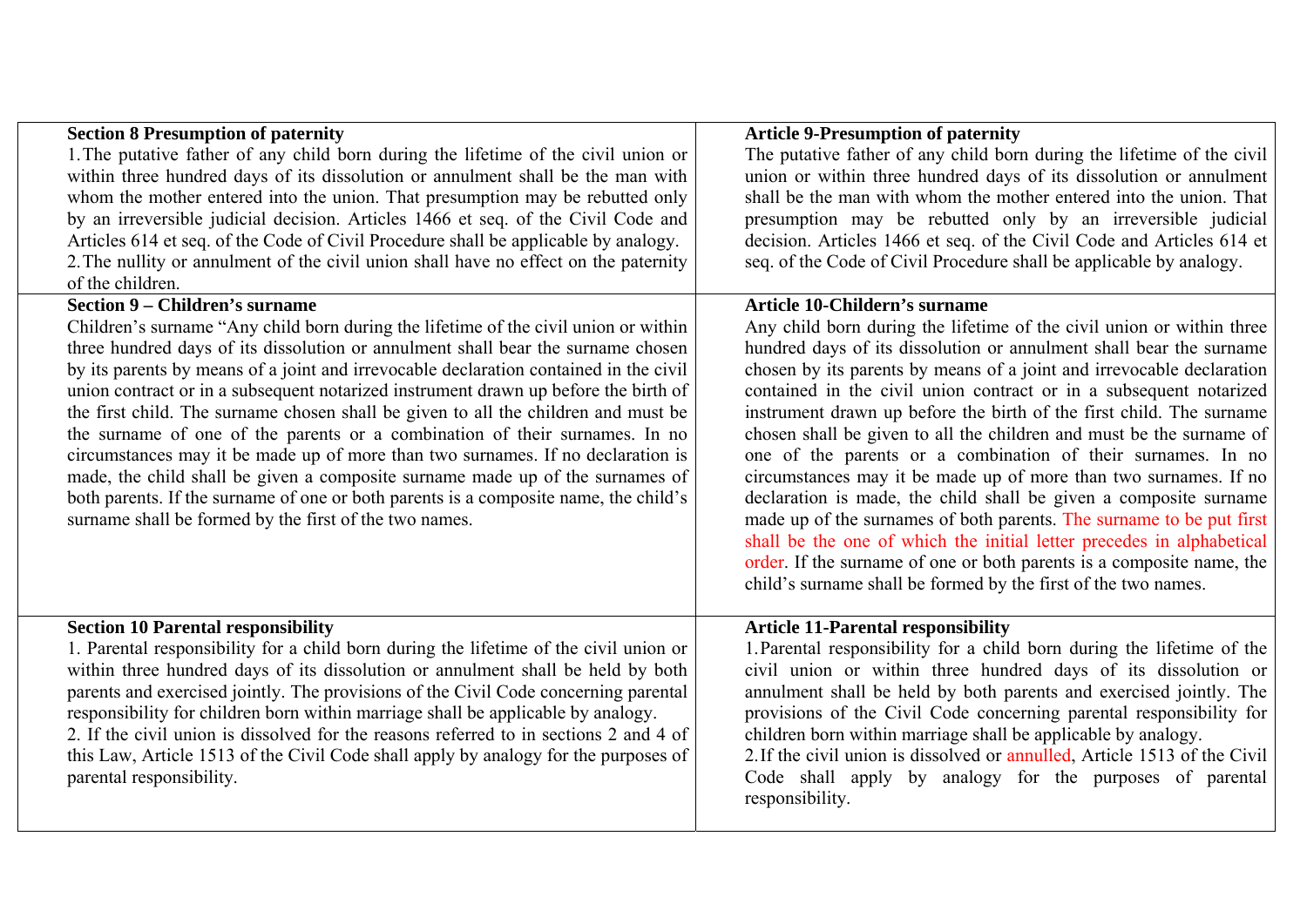|                                                                                                                                                                                                                                     | Article 12-Applicability by analogy of the other provisions-<br><b>Delegations</b><br>If no different special regulation exists in the present or another law,<br>other legal provisions on claims between the (married) spouses, as<br>well as on claims, benefits and privileges against third parties or<br>against the State, shall apply by analogy to the parties of the civil<br>union. Pursuant to the requirements of the present article, the<br>respective regulations of labor law and of social security law may be<br>readjusted, where required, by presidential decree issued after<br>proposal made by the Minister of Labor, Social Security and Social<br>Solidarity within six months from the date of entry into force of this<br>law. |
|-------------------------------------------------------------------------------------------------------------------------------------------------------------------------------------------------------------------------------------|-------------------------------------------------------------------------------------------------------------------------------------------------------------------------------------------------------------------------------------------------------------------------------------------------------------------------------------------------------------------------------------------------------------------------------------------------------------------------------------------------------------------------------------------------------------------------------------------------------------------------------------------------------------------------------------------------------------------------------------------------------------|
| <b>Section 13 Scope</b><br>This Law shall apply to all civil unions entered into in Greece or before a Greek<br>consular authority. In all other cases the law designated by the rules of<br>international private law shall apply. | <b>Article 13-Scope</b><br>1. This Law shall apply to all civil unions entered into in Greece or<br>before a Greek consular authority.<br>2. The conditions for the conclusion, the relations between the parties,<br>as well as the conditions for and the consequences of the dissolution<br>of the civil unions not listed in paragraph 1 of the present article,<br>shall be governed by the law of the state where drafted. As far as the<br>hereditary succession is concerned, the relevant provisions of<br>international private law shall be applicable. Besides, civil unions of<br>this paragraph shall not entail in the Greek legal order more results<br>than those provided by virtue of the present law.                                   |